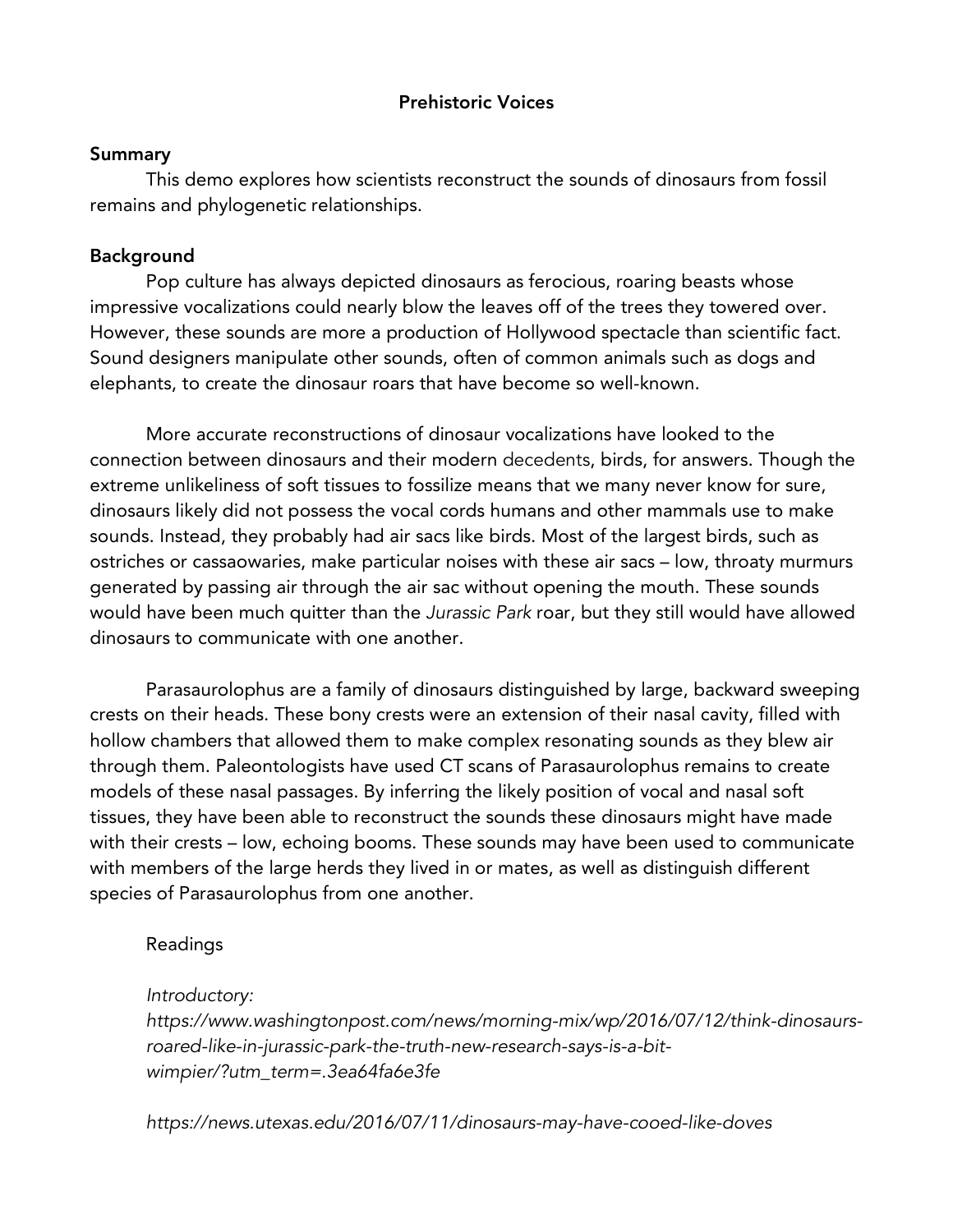*https://aeon.co/essays/how-palaeontologists-recreate-the-sounds-of-the-deep-past*

## *Advanced:*

*Riede, Tobias, Chad M. Eliason, Edward H. Miller, Franz Goller, and Julia A. Clarke. "*Coos, Booms, and Hoots: the Evolution of Closed-Mouth Vocal Behavior in Birds." *Evolution. 70.8 (2016): 1734-1746. Print.*

### **Materials**

- iPad with playlist of sound reconstructions (Jurassic Park clip, scientific reconstruction, bird call, Parasaurolophus sounds) https://www.youtube.com/playlist?list=PLtedVgm0ymjtKrnMWJbaF0A4gMk1h rQ8o
- Flashcards: T. rex, ostrich, baby elephant

## The Interaction

*The pitch* – Do you want to hear what a dinosaur might have sounded like? *Using the materials –*

- 1. Play for visitors three sounds: A Jurassic Park-style T. Rex roar, a modern scientific reconstruction of a dinosaur sound, and an ostrich call. Using the flashcards, have them determine which is the ostrich, which is the manipulated baby elephant sound used as the movie T. Rex roar, and which is the scientific dinosaur sound reconstruction.
- 2. You can talk about how the roars we often think dinosaurs like T. Rex made are actually just guesses and based more on creating cinematic suspense than scientific study. Other key points might be how scientists go about reconstructing more realistic dinosaur sounds and comparisons between dinosaurs and birds.

## Messages

*Critical take home:* By observing and estimating different anatomical features of fossilized remains and looking at phylogenetic relationships, scientists can reconstruct what extinct organisms may have sounded like.

*But wait, there's more:* Dinosaurs likely sounded a lot more like their avian descendants than the ferocious, roaring beasts they are often depicted as.

*And still more:* Reconstructing the sounds of extinct organisms is very difficult because of the complex variables involved in speech production and the fact that soft tissues do not fossilize.